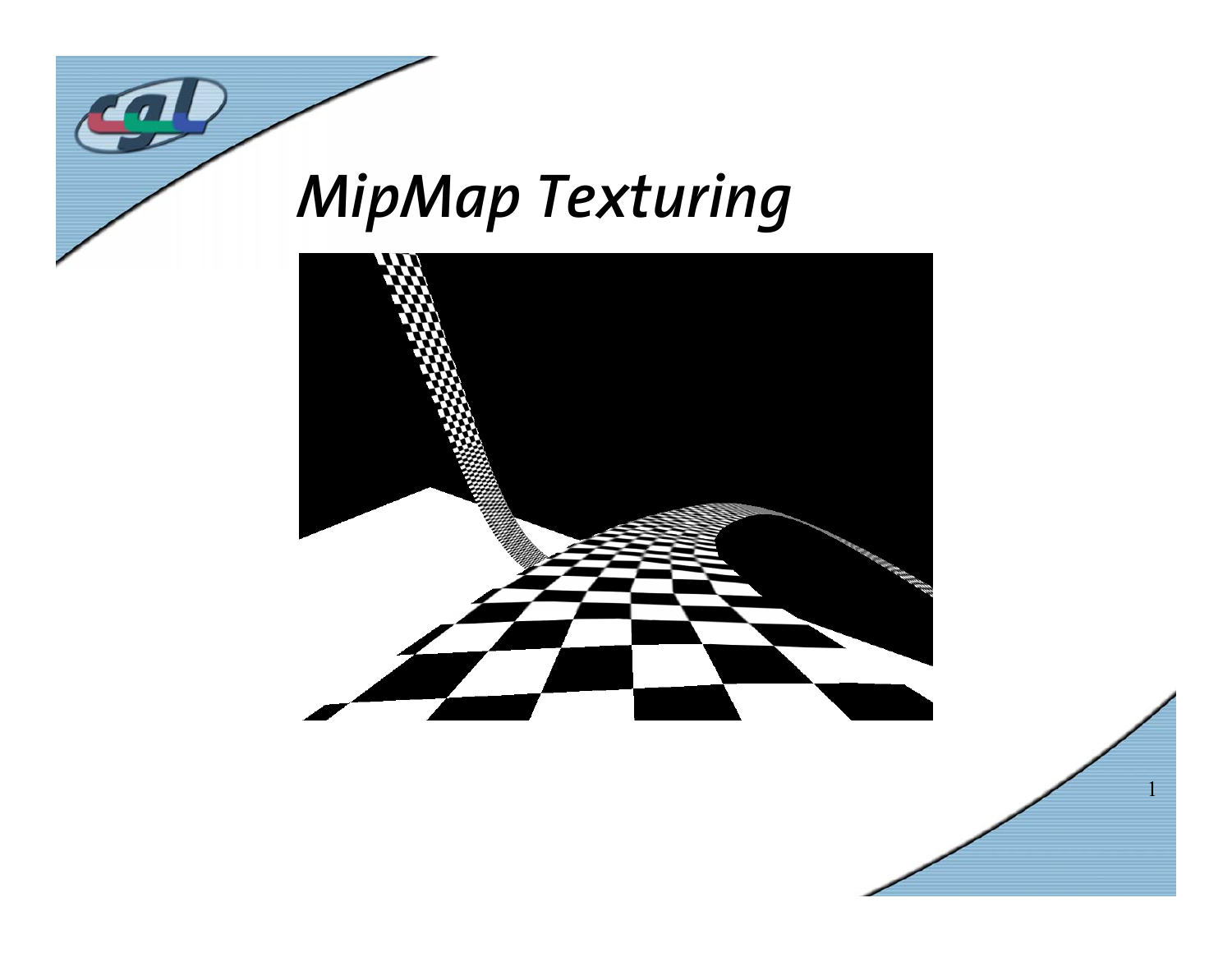

- •MipMapping
- •Creating MipMaps
- •Using MipMaps
- •Trilinear MipMapping
- •Anisotropic MipMapping
- Exercise Demo

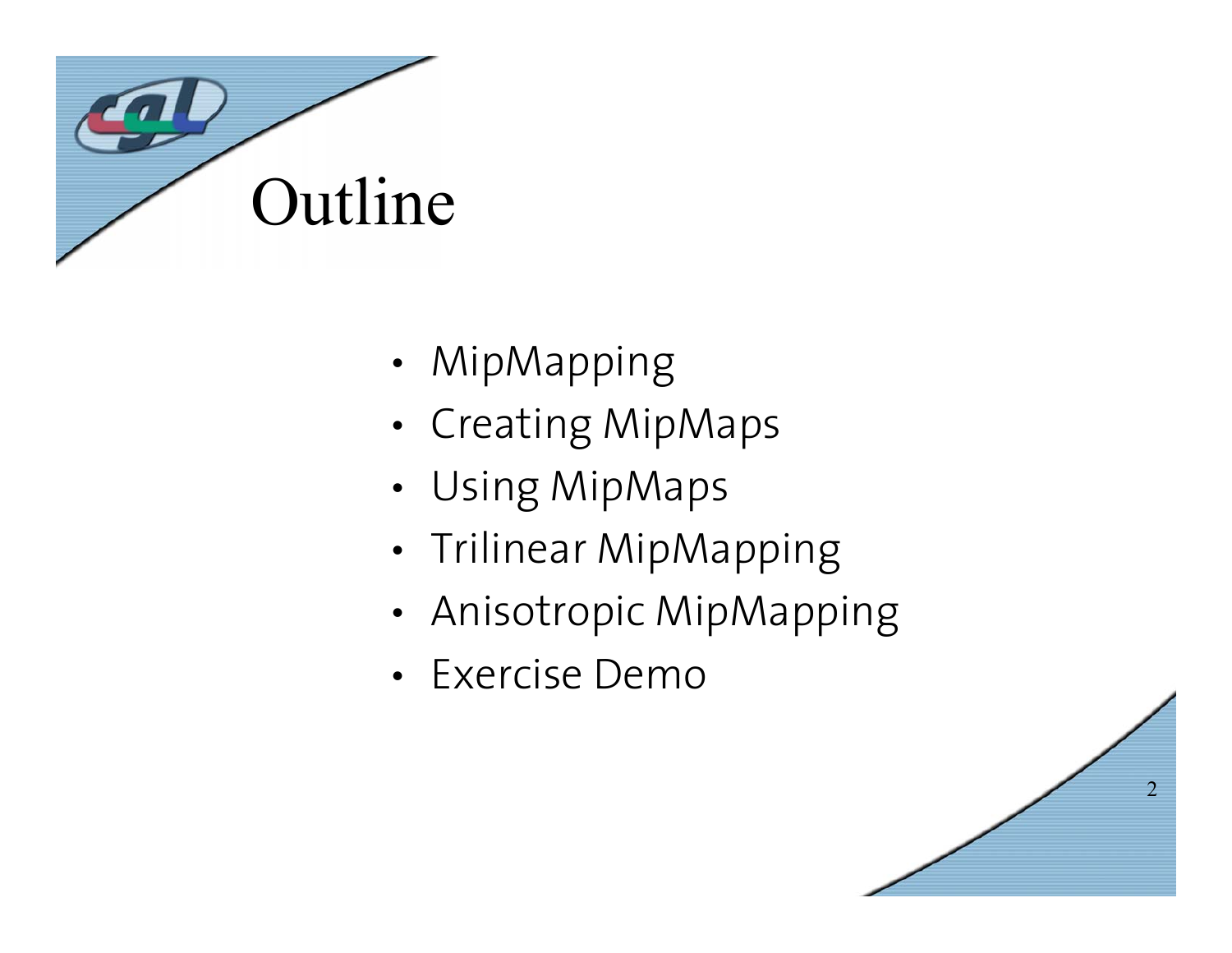

- • You can explain why it is a good idea to use mipmaps
- •You know how to generate mipmaps in OpenGL
- • You know the different filters for mipmap generation
- • You can implement more sophisticated filters by yourself

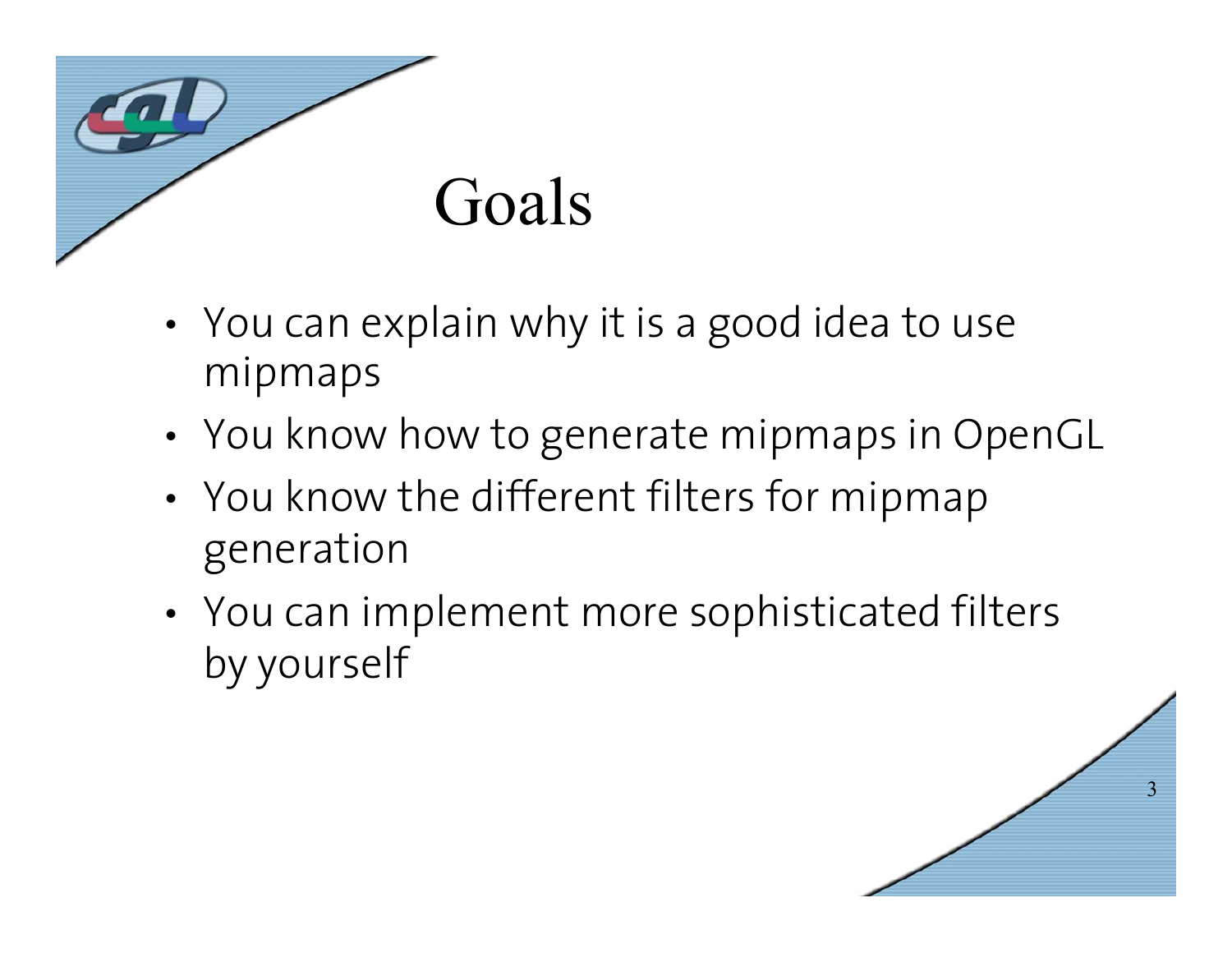

#### **Without mipmapping**: artifacts/aliasing at details

#### **Solution:**  filter details before

rendering



This happens without mipmapping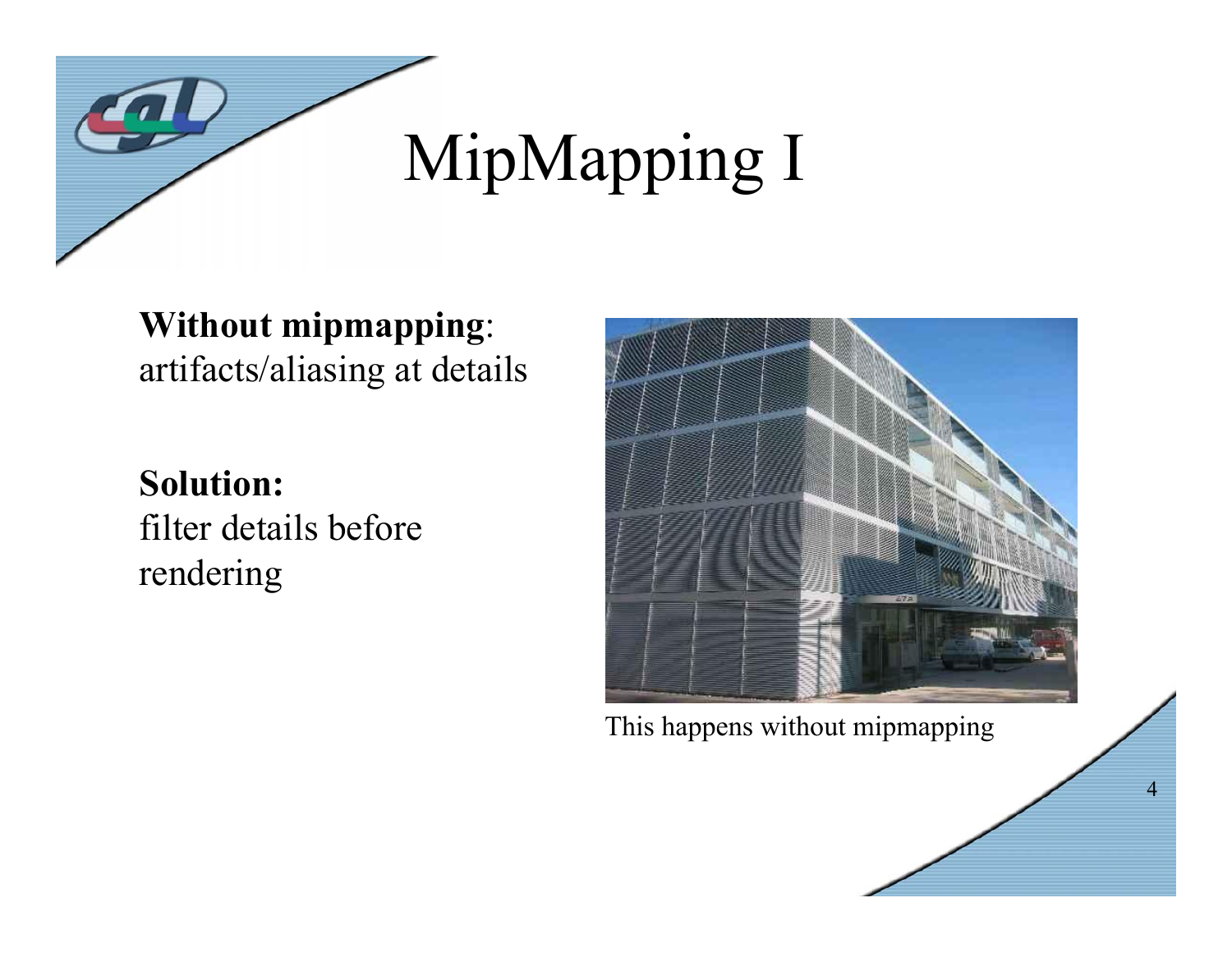

• Textured objects can be viewed at different distances from the viewpoint

**Problem:** Which level of detail (Resolution) should one use for the texture image?

Too high resolution: Aliasing effects Too small resolution: Too few details visible

**Solution:** Use different levels of detail according to the distance between object and viewpoint  $\rightarrow$  mipmaps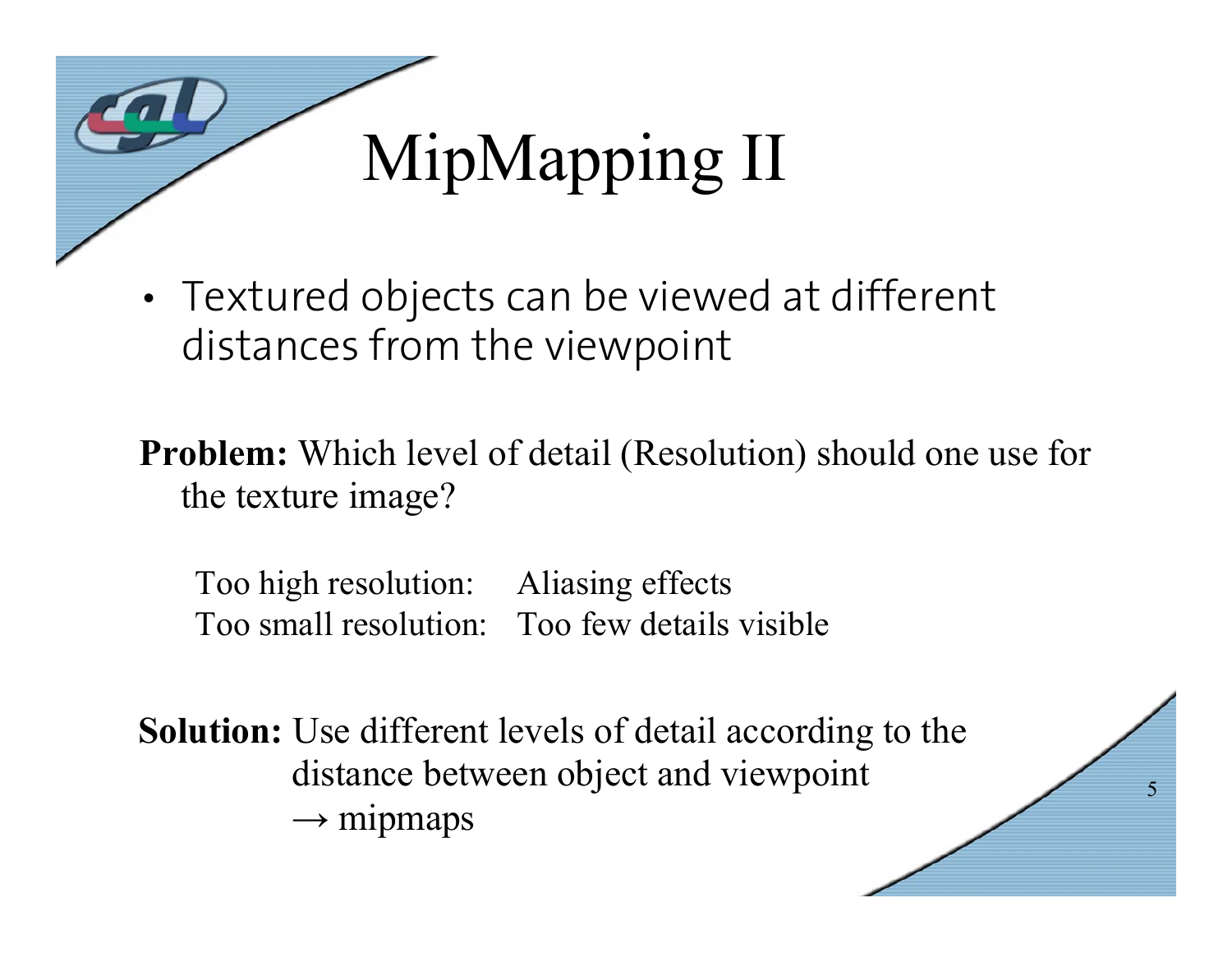

- • History: 1983 Lance Williams introduced the word "mipmap" in his paper "Pyramidal Parametrics"
- • mip = "multum in parvo" (lat.: many things in small place)
- • Solves LOD problem by generating a pyramid of textures

- Highest texture resolution at pyramid level 0
- Halfed Resolution at each subsequent level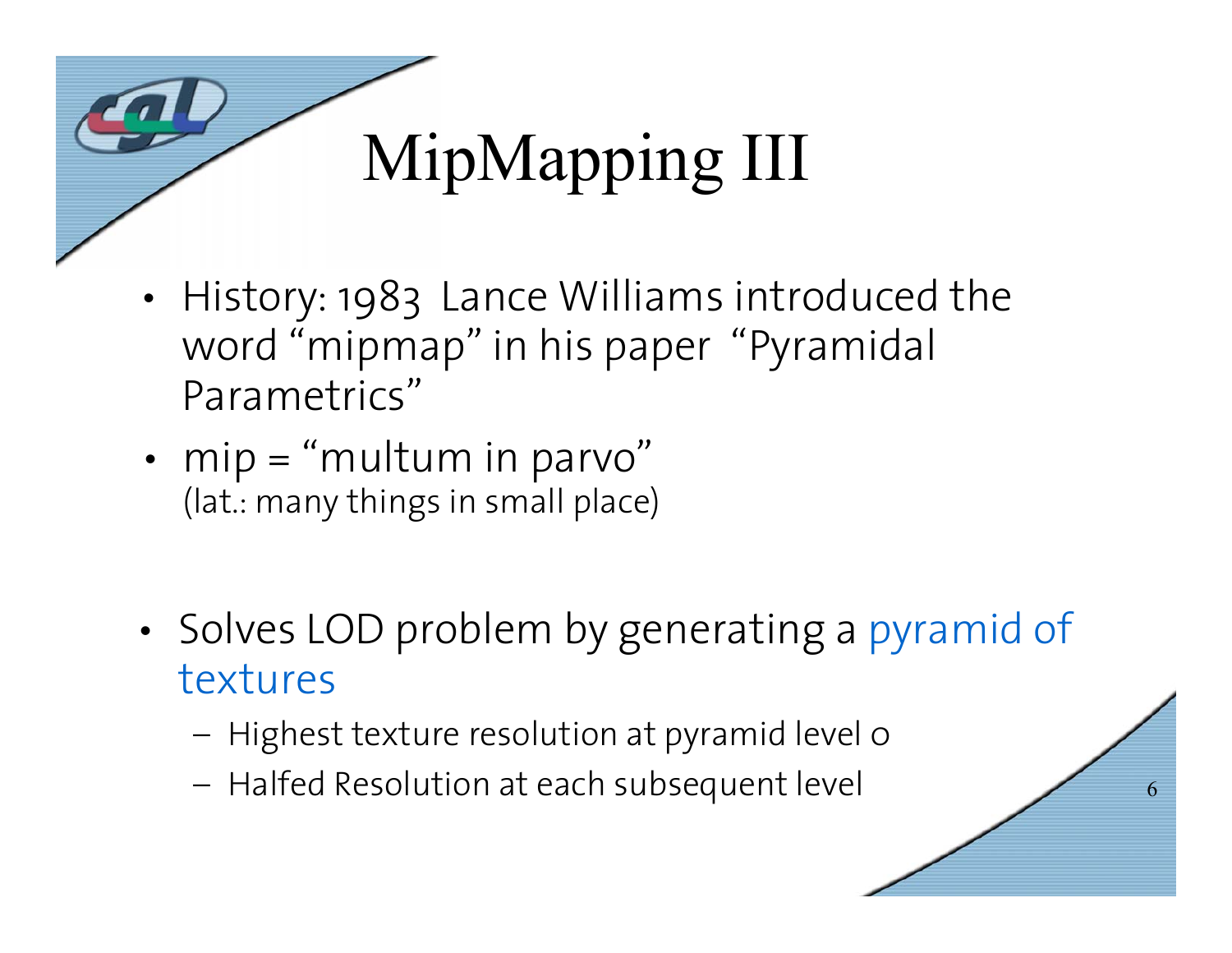

- • MipMap pyramid:
	- needs 1 1/3 times the space

$$
\sum_{i=0}^{\infty} \frac{A}{4^i} = A \cdot \frac{4}{3}
$$



7

• OpenGL automatically determines the mipmap level to use based on the projected size of the object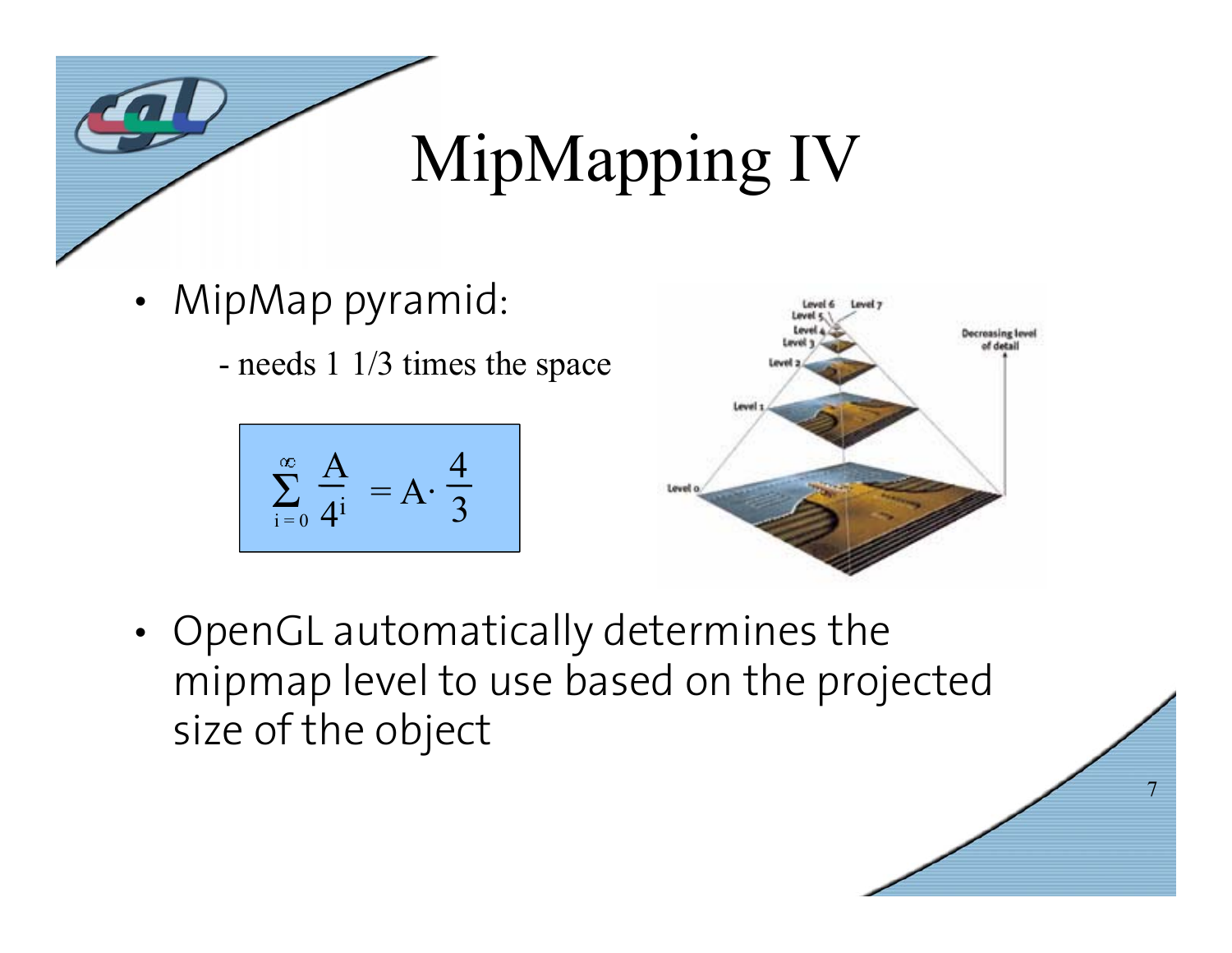

- • When creating the mipmap pyramid we have to compute the smaller levels
	- this is done by downsampling the original texture

• Definition:

 $c_i(x,y) =$  color of the texture of level i at  $(x,y)$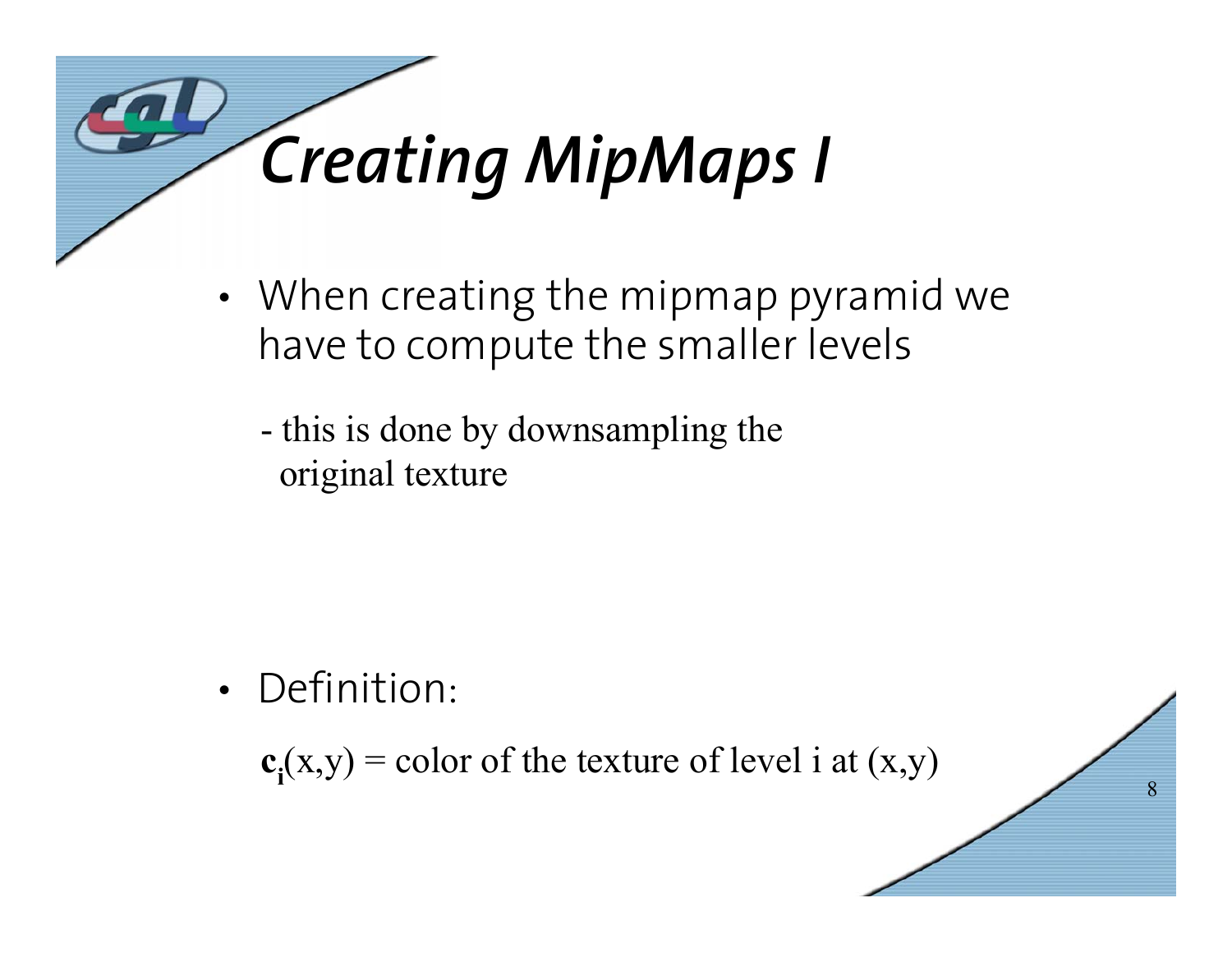

1. Nearest Neighbour

$$
\mathbf{c}_i(x,y) = \mathbf{c}_{i-1}(x \cdot 2, y \cdot 2)
$$

sampling from the level below

$$
\mathbf{c}_i(x,y) = \mathbf{c}_0(x \cdot 2^i, y \cdot 2^i)
$$

sampling from the original texture



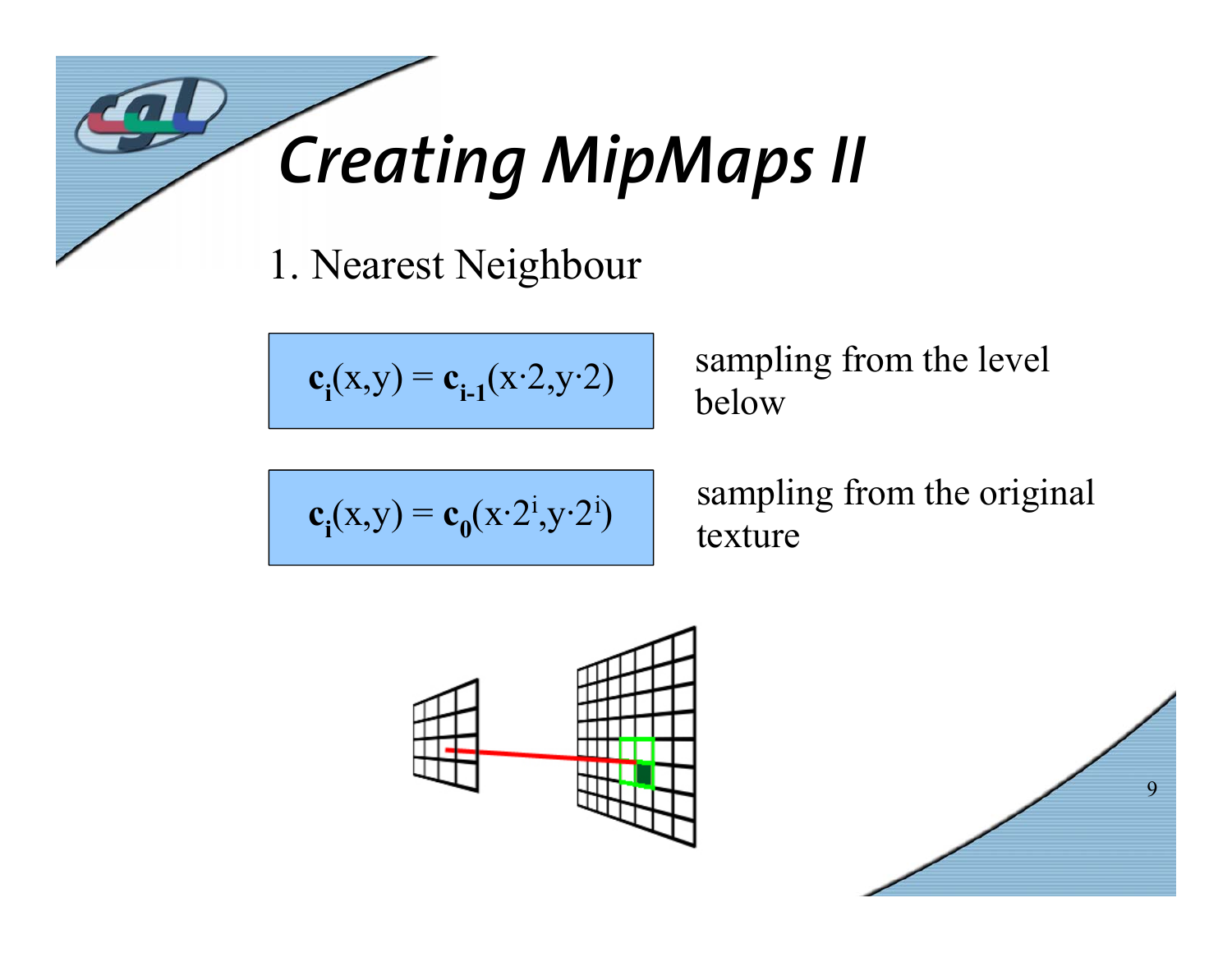

$$
\mathbf{c}_{i}(x,y) = \frac{1}{4} \left( \mathbf{c}_{i-1}(x \cdot 2, y \cdot 2) + \mathbf{c}_{i-1}(x \cdot 2 + 1, y \cdot 2) + \mathbf{c}_{i-1}(x \cdot 2 + 1, y \cdot 2 + 1) \right)
$$



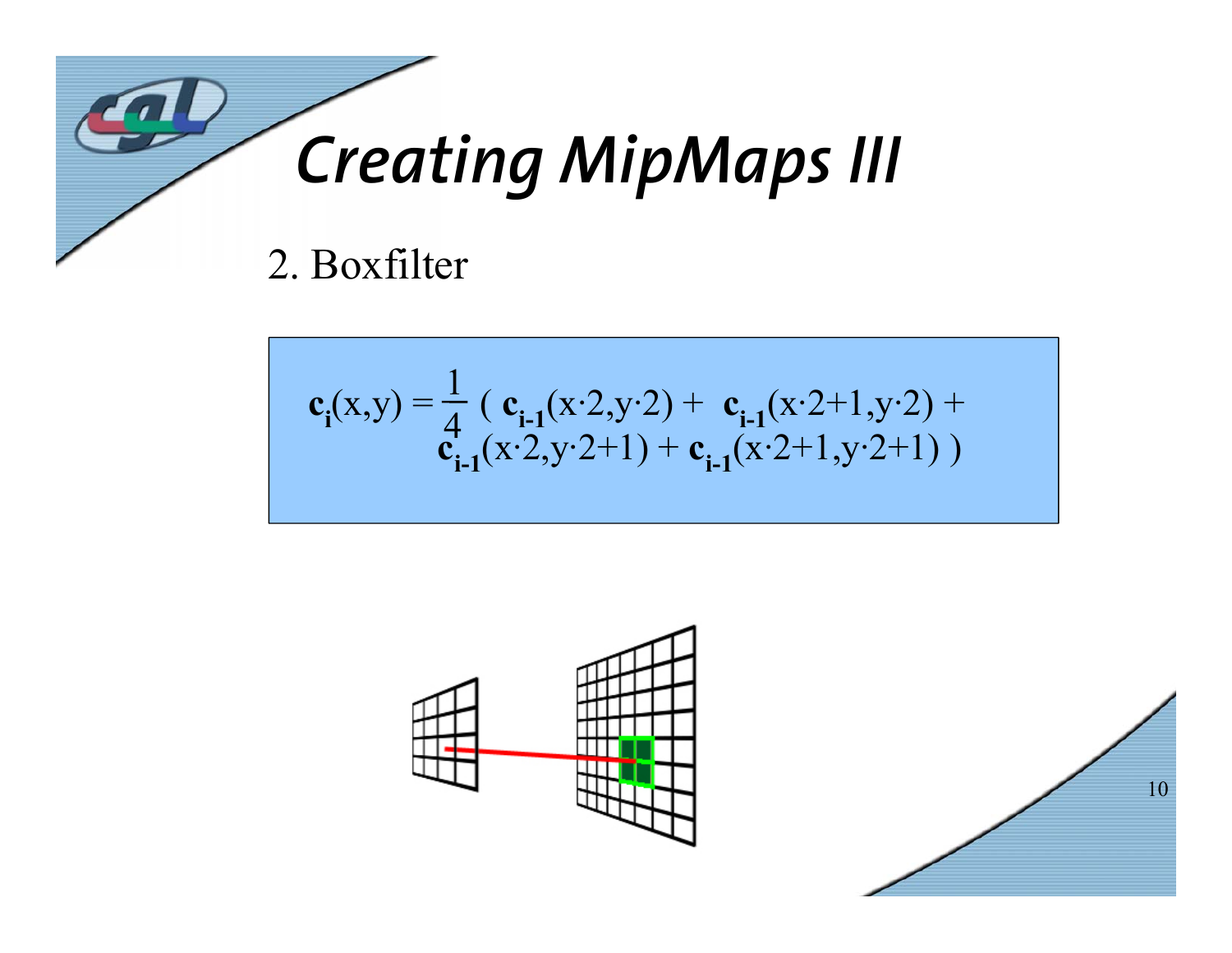

3. Gaussian filter

To avoid aliasing effects a low pass filter (like a gaussian or sinc filter) is optimal

Unfortunately this is computational expensive

Therefore we discretize the filter into a matrix and perform a discrete convolution

**Filter Matrix:** (Gaussian)

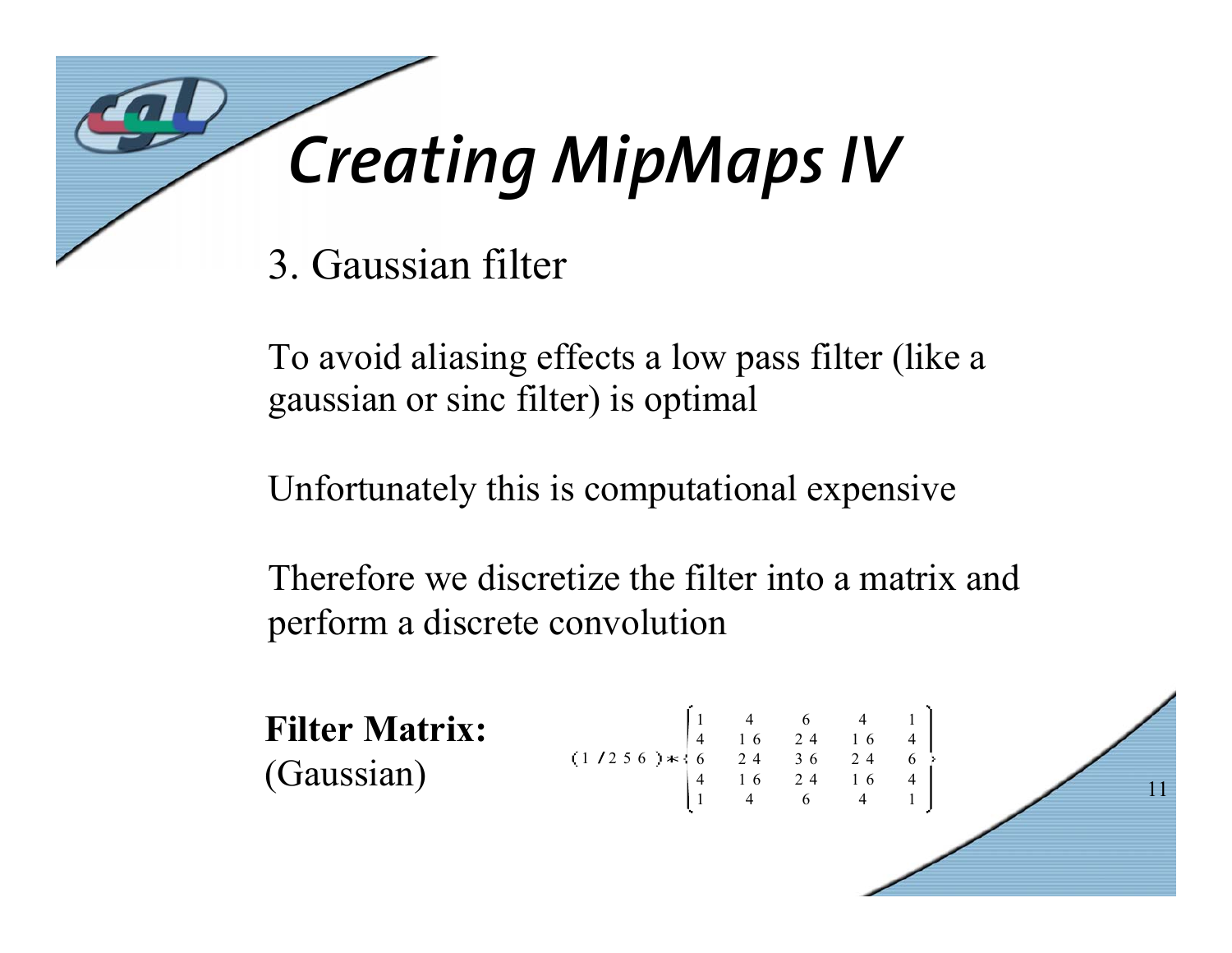## *Creating MipMaps V*

•MipMapping in OpenGL:

void glTexImage2D( GL\_TEXTURE\_2D, GLint level, GLint components, GLsizei width, GLsizei height, GLint border, GLenum format, GLenum type, const GLvoid \*pixels);

 $\rightarrow$  loads texture for the MipMap level (level  $0 =$  original texture)

void gluBuild2DMipMaps();

 $\rightarrow$  calls <code>glTexImage2D(...)</code> for each level

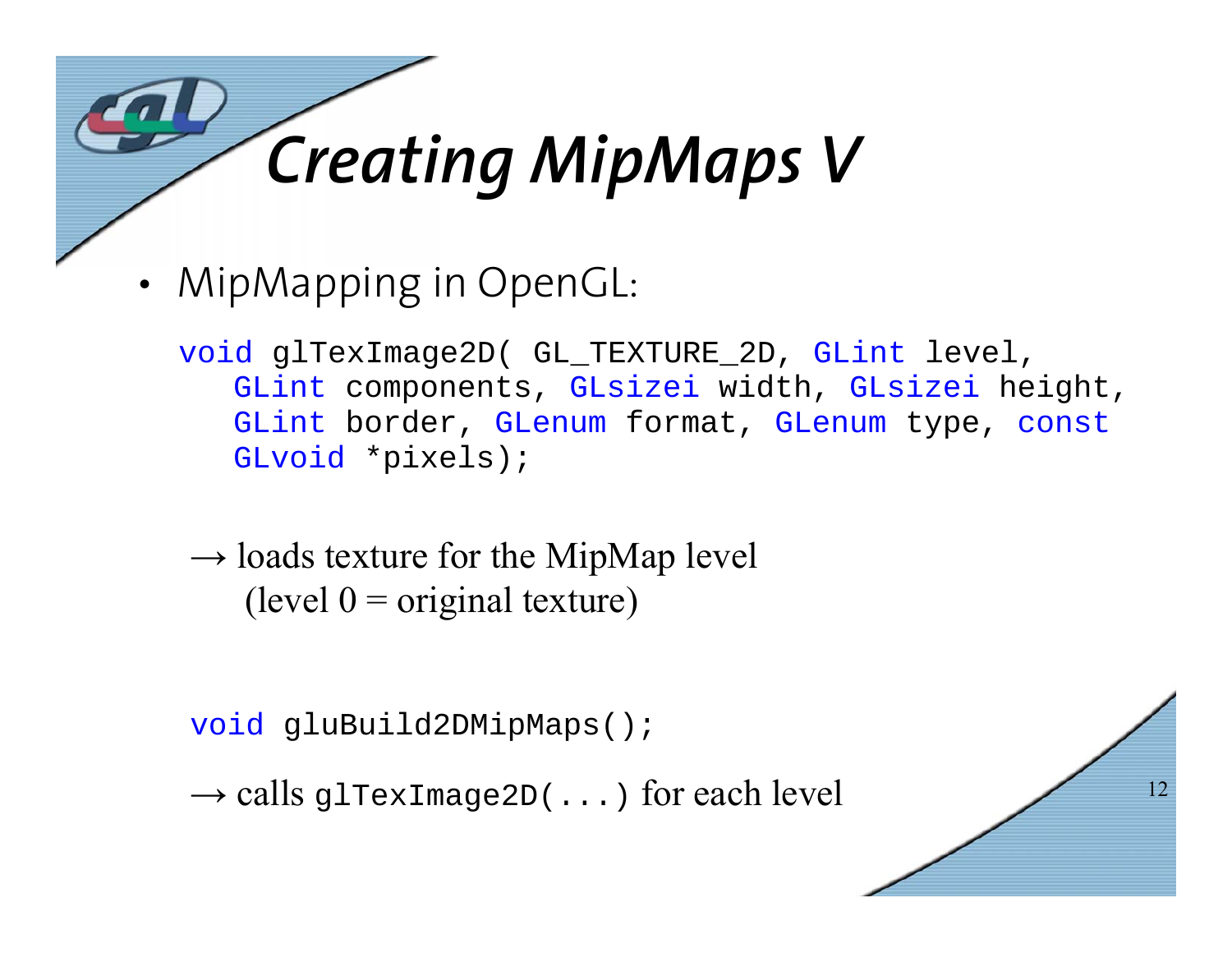

•Problems when looking up color in the texture

Minification:



-Pixels map to less than one texel Magnification:



 Pixels map to more than one texel

13

Filtering:

Nearest: centre of texel on texture determines colorBilinear: weighted average of overlapping pixel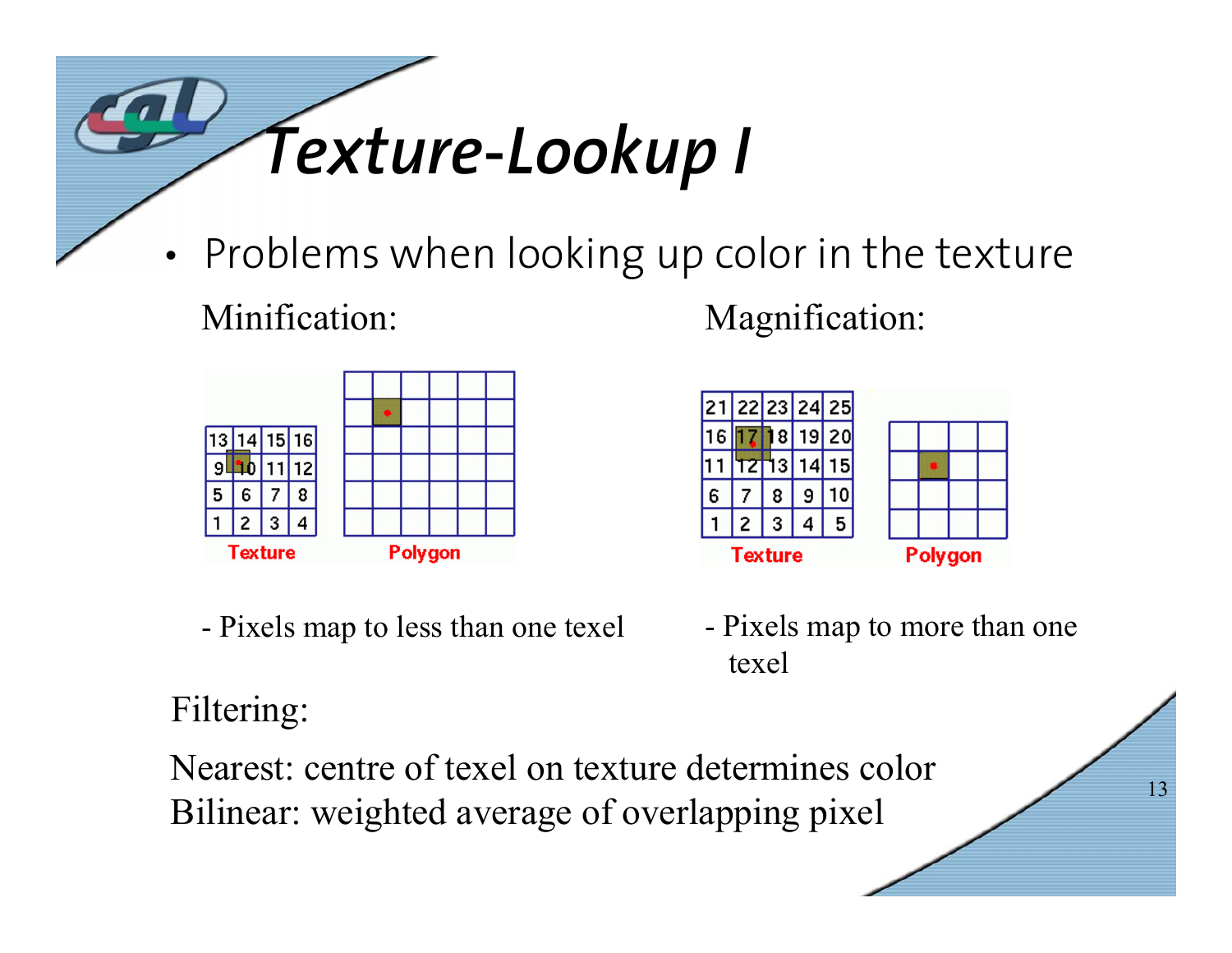*Texture-Lookup II*

- Problem with bilinear:
	- it is visible where the mipmap level changes



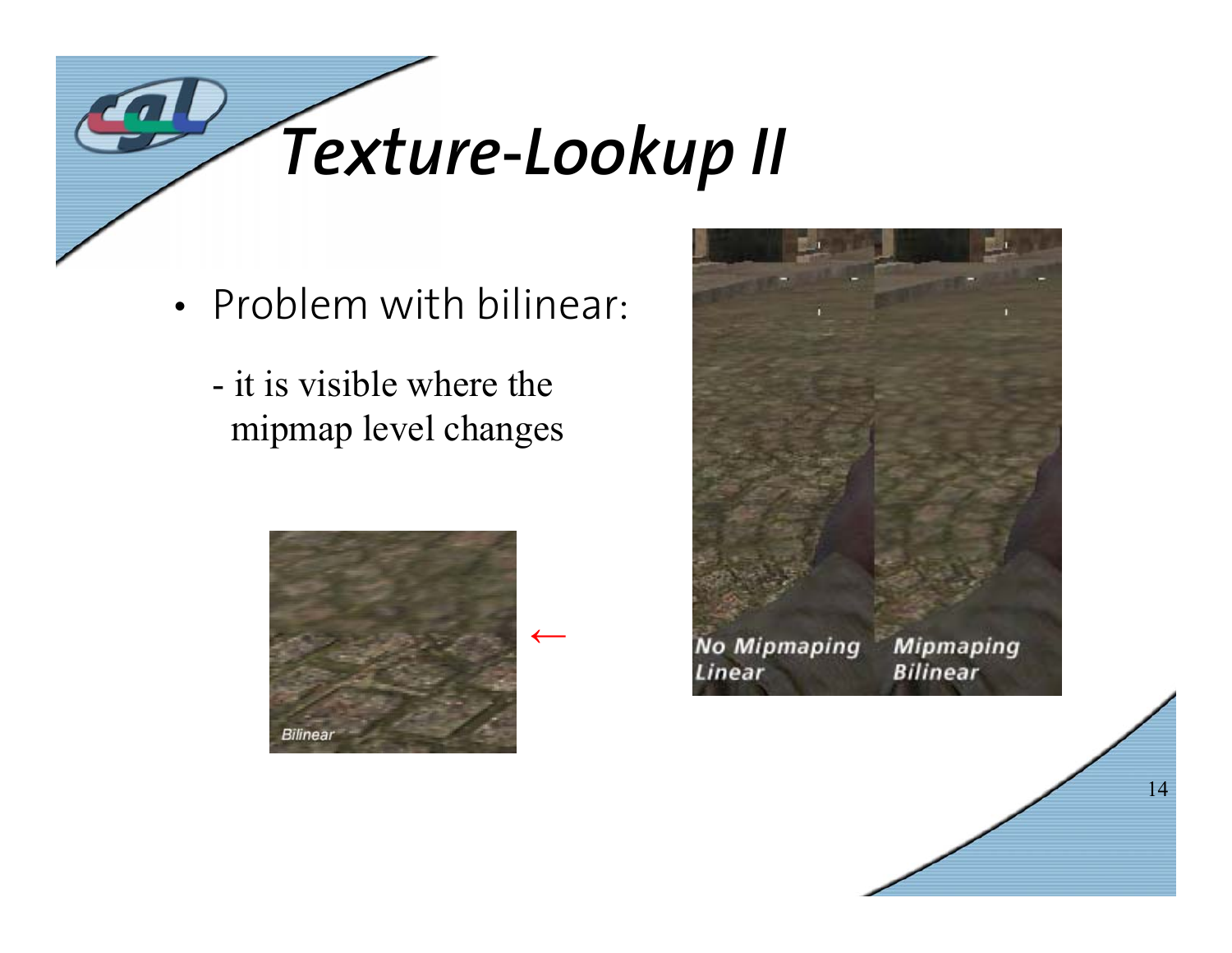

• linear filtering between two mipmap levels



In this example, the color of the pixel would be :  $0.3 * (color of level i) + 0.7 * (color of level i-1)$ 

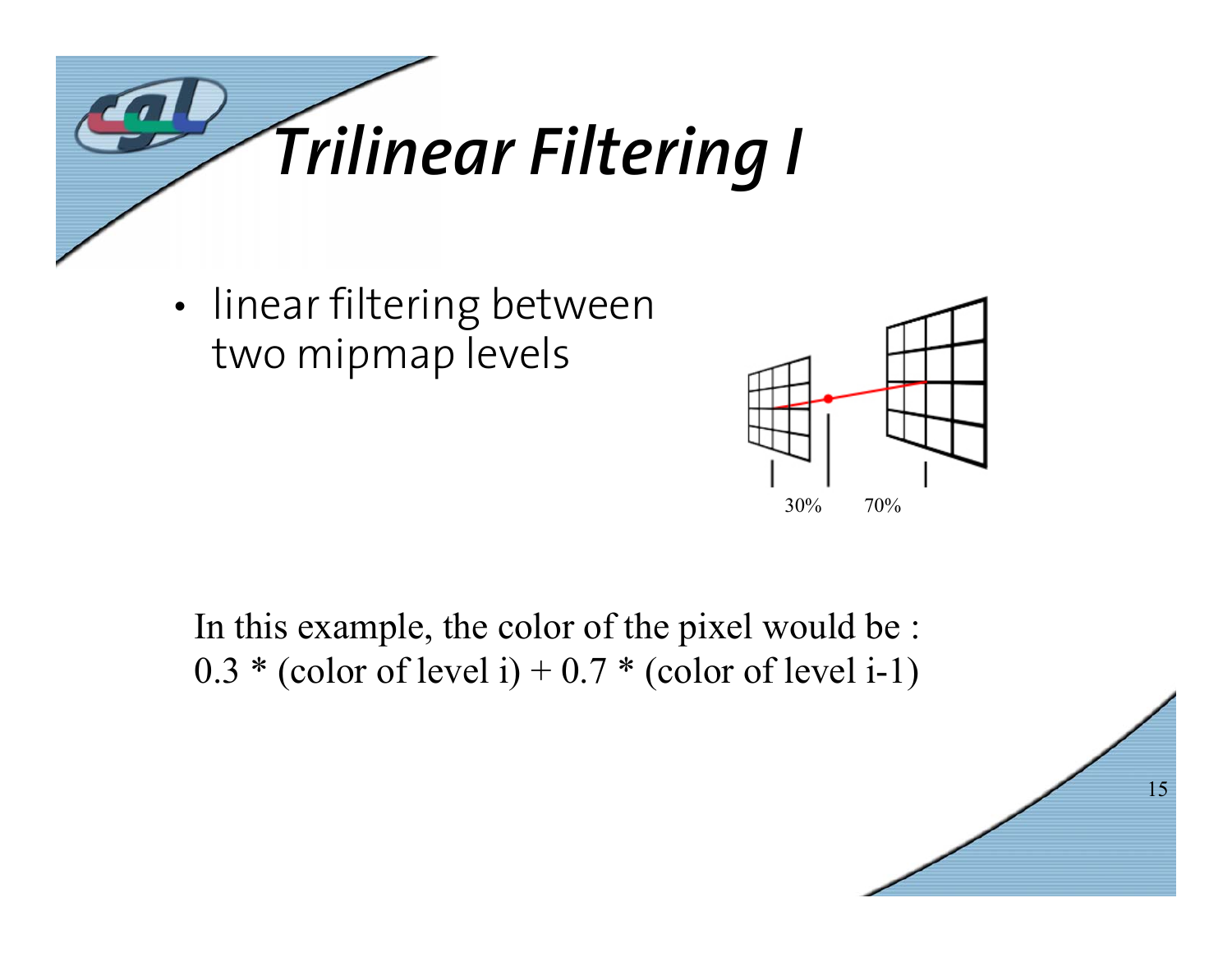

•Colored mipmaps:



- with bilinear the change of levels is acute
- with trilinear the levels fade in smoothly

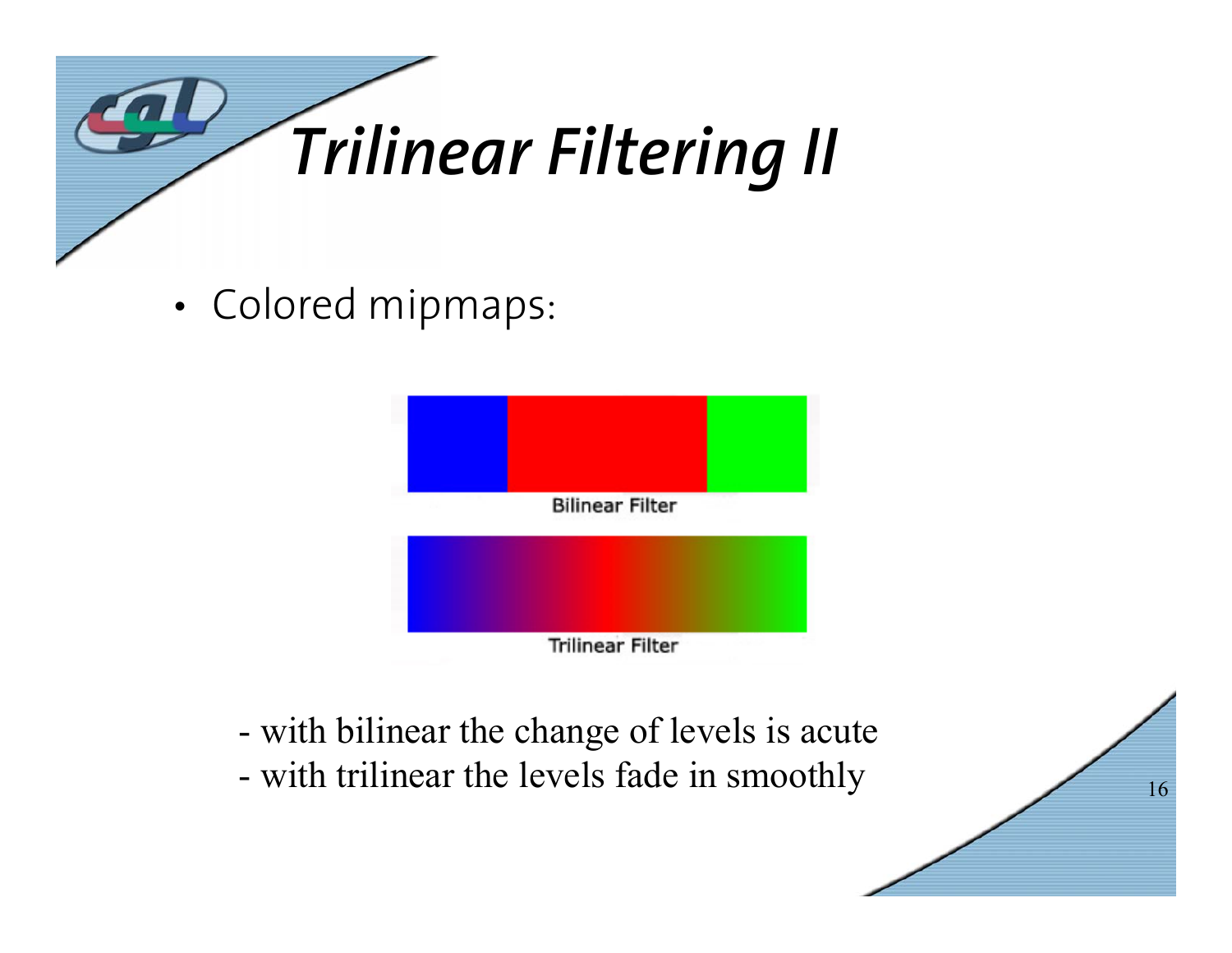### *Trilinear Filtering III*

•MipMap filtering in OpenGL:

```
void glTexParameteri( GL_TEXTURE_2D, 
             GL TEXTURE MIN FILTER,
GLenum filter );
\rightarrow filter:
GL_NEAREST
GL_LINEAR
GL_NEAREST_MIPMAP_NEAREST
GL_NEAREST_MIPMAP_LINEAR
GL_LINEAR_MIPMAP_NEAREST
GL_LINEAR_MIPMAP_LINEAR (trilinear)
```
filter used to sample texture ↑ ↑

filter used when combining mipmap levels

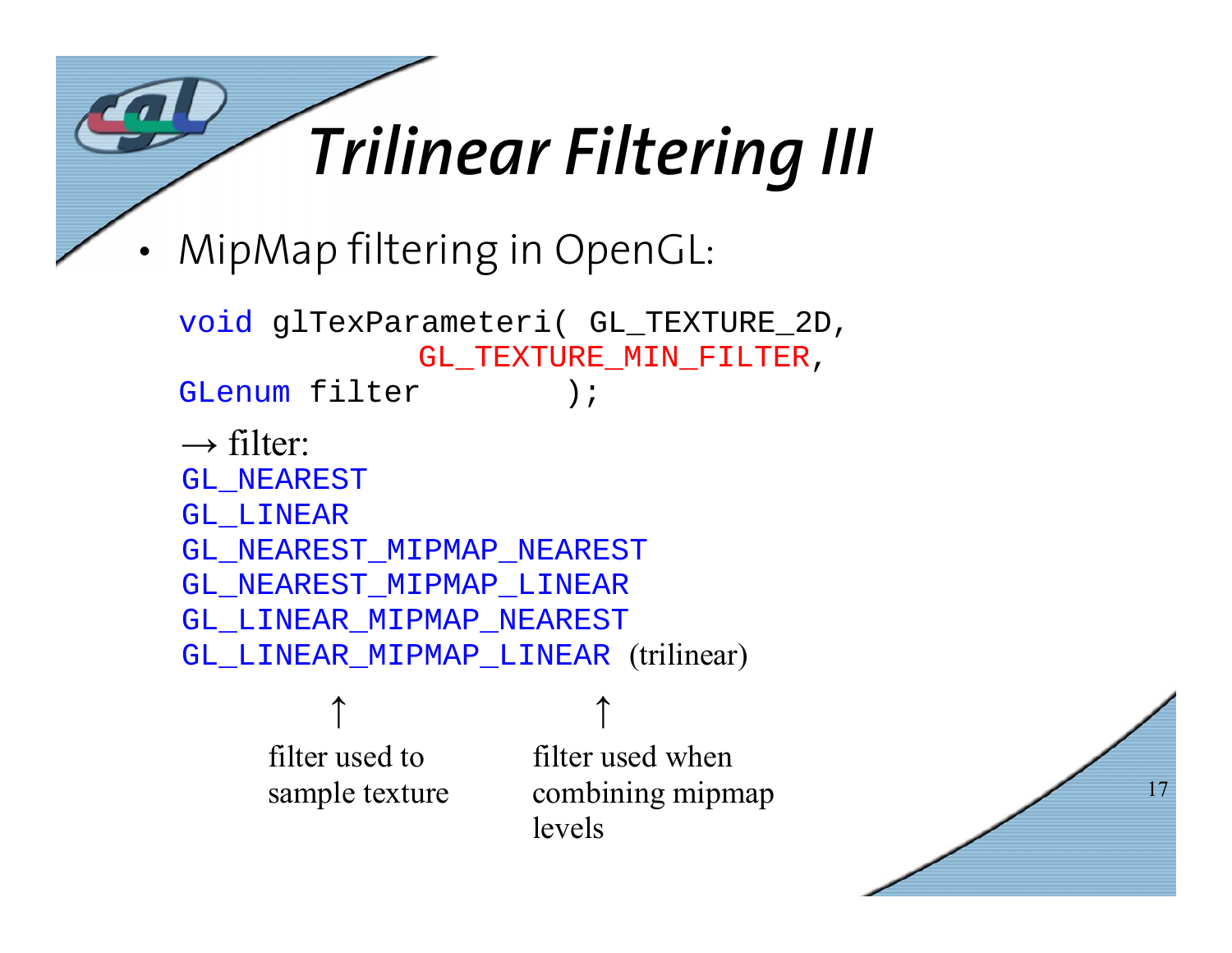## *Anisotropic Filtering I*



• Trilinear mipmapping blurs for acute angles

trilinear (also bilinear) filtering does not take the perspective into account

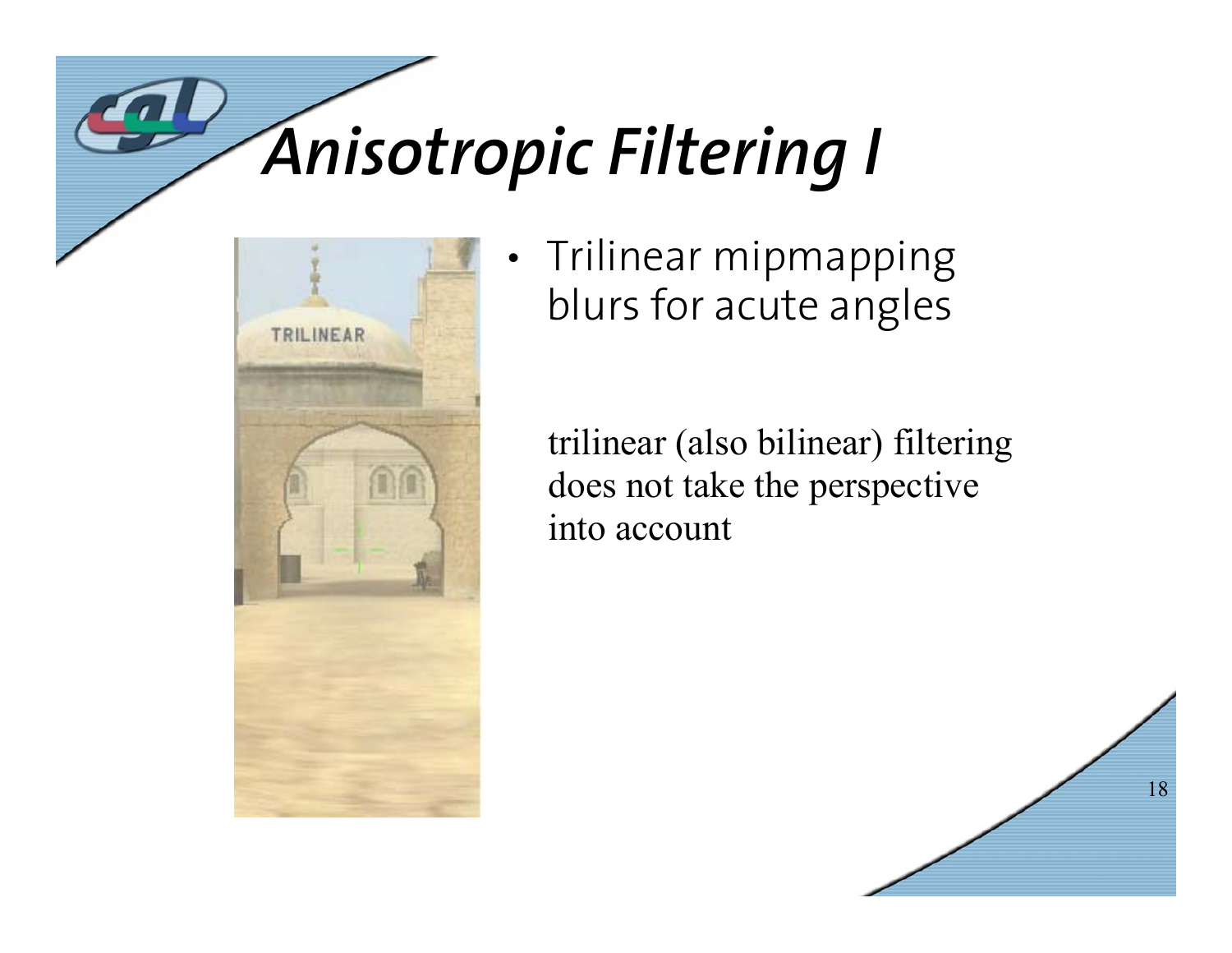# *Anisotropic Filtering II*

• Anisotropic filtering looks at the projection of the pixel onto the texture



k anisotropic means that k samples of the texture are used to approximate the projection of the pixel (here k=8)